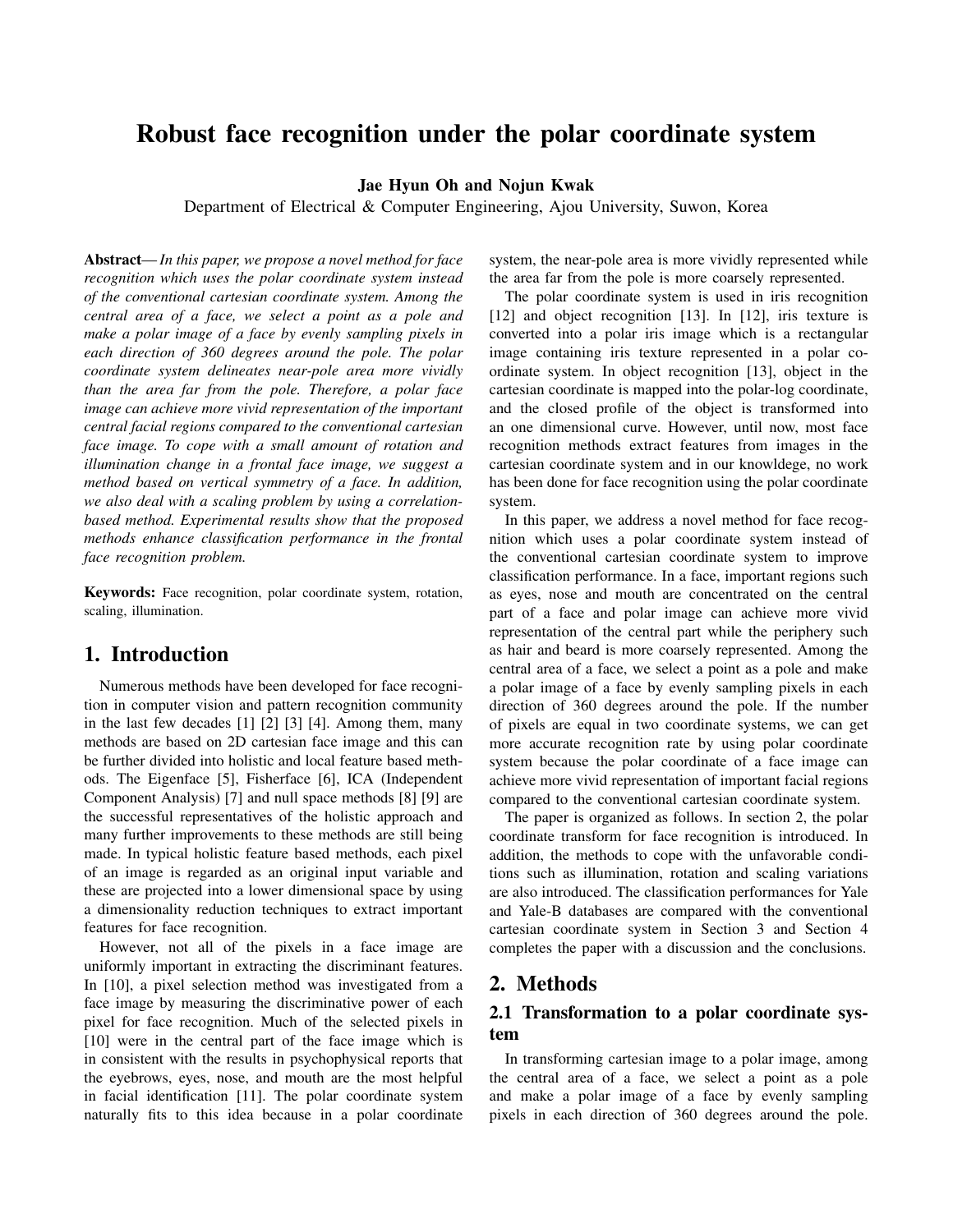

THE ORIGINAL FACE IMAGE (A) AND THE TRANSFORMATION OF CARTESIAN TO POLAR IMAGE WITH RADIUS 40 (B).

In a face, important regions such as eyes, nose and mouth are concentrated on the central part of a face and it is assumed that these feature points play more important roles in discriminating individuals than the other areas. The polar coordinate system naturally achieves this purpose because in a polar coordinate system, the near-pole area is more vividly represented than the area far from the pole. Therefore, it is expected that the classification performance of polar images will be higher than that of cartesian images.

Fig.1(a) shows a face image in  $80 \times 100$  Yale database and Fig.1(b) shows the corresponding pole and orientation of the polar coordinate system with the radius of 40 pixels. In the transformation, the location of a pole is crucial and in our experiments, we manually marked the location of the tip of a nose in each image and the average location was used as the pole. The resultant location was  $(x, y) = (40, 65)$  for Yale database and  $(x, y) = (42, 50)$  for YaleB database. The bicubic interpolation is used for the transformation and the intensity of the points outside the cartesian image is set to 0 (black).

#### 2.2 Illumination compensation by symmetry

The frontal image of a face is almost symmetrical about the vertical axis. In this paper, this property of symmetry is used to reduce the effect of the varying lighting conditions of a frontal face image. If we transform a cartesian image to a polar image, the polar frontal face image is symmetrical along two axes ( $\theta_0 = 90^\circ$  or 270<sup>°</sup>). To reduce the effect of illumination change, we make the average intensities of the two symmetrical lines with angle *θ* and  $θ_s(= 2θ_0 - θ)$  equal. This is obtained by firstly computing the average pixel values along the line with a specific angle  $\theta$  and the corresponding symmetric line with angle  $\theta_s$ . Then the difference  $\delta$  between the two values are computed. Finally,  $\delta/2$  is added to the pixel values for the angle  $\theta$  and the same value is subtracted from the pixel values for the symmetric angle  $\theta_s$ . This



(b) Illumination compensation



procedure is described in (1).

$$
\delta = (\sum_{i=1}^{r} P(i, \theta) - \sum_{i=1}^{r} P(i, 2\theta_0 - \theta))/r
$$
  
\n
$$
P'(:, \theta) = P(:, \theta) - \delta/2
$$
  
\n
$$
P'(:, 2\theta_0 - \theta) = P(:, 2\theta_0 - \theta) + \delta/2
$$
\n(1)

Here, *P* is an image in a polar coordinate system, *P ′* is the output polar image with illumination compensation and *r* is the radius of the polar image.

Fig. 2(a) shows the polar image of Fig. 1 with radius of 70 pixels. The image is  $70 \times 360$  pixels whose row is the distance from the pole in pixel and column corresponds to angle in degree. The black area in the image corresponds to the outside of the original image. Fig. 2(b) is the result of illumination compensation of Fig. 2(a). By the illumination compensation method in (1), we can reduce the intensity imbalance between the left and right side of Fig. 1(a) and increase the extent of symmetry.

#### 2.3 Coping with rotations

As shown in the previous subsection, we can reduce the effect of varying illumination by the property of symmetry and this can be further applied to obtain a rotation robust polar face image. A rotation around the pole in a cartesian coordinate system corresponds to a circular shift in a polar coordinate system. By using the property of symmetry, we can estimate the amount of shift in the polar image and the rotation can be compensated. This is enabled by the simple correlation method along the symmetrical axes. However, if the left and the right sides of a face image are significantly different in intensity as in Fig. 1, this method is prone to errors. Therefore, in this paper, we propose to firstly compensate illumination by the method described in the previous subsection and then use a correlation method to estimate the degree of rotation.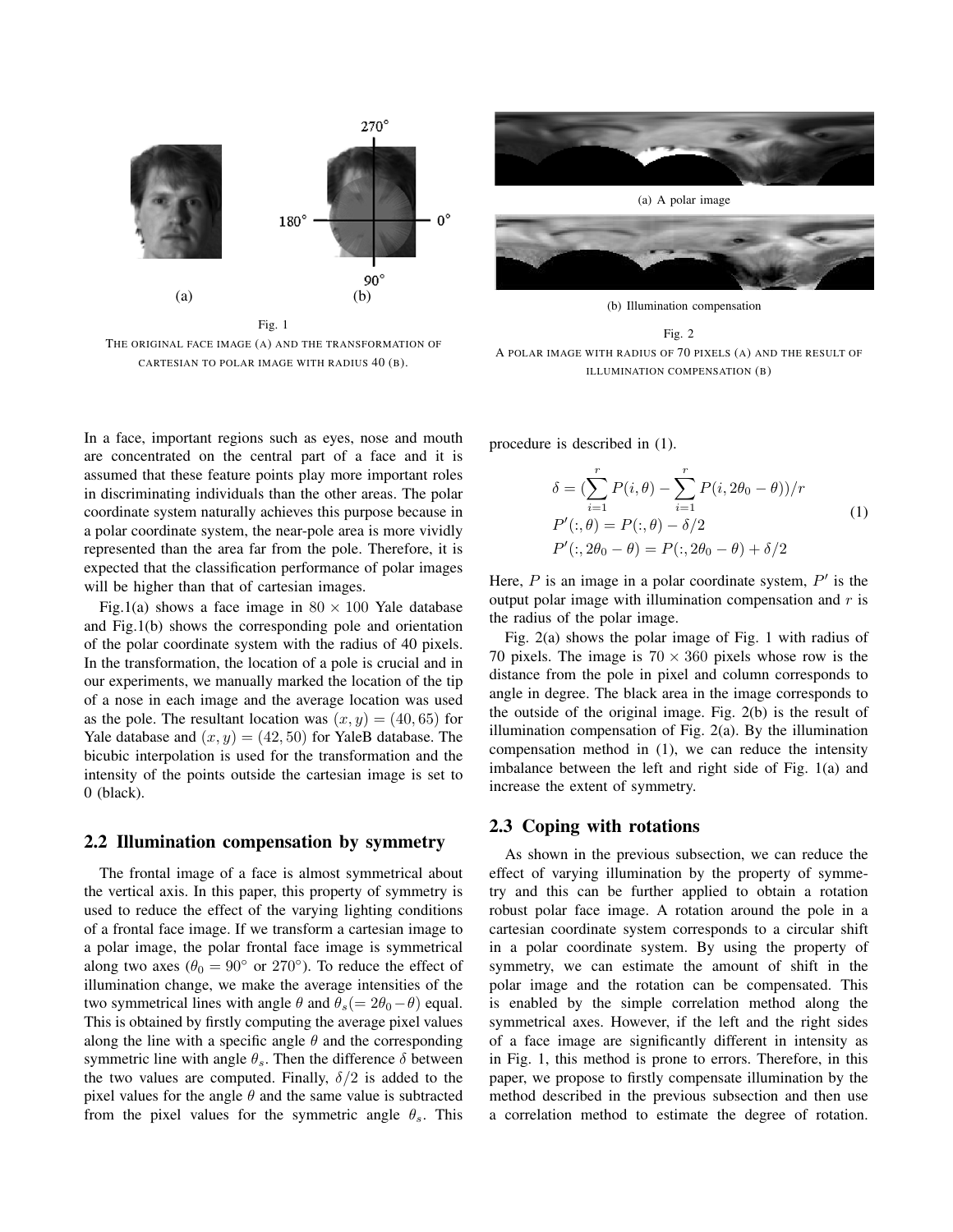The detailed algorithm is shown below as Algorithm 1.

Algorithm 1: Estimation of amount of rotation

- 1) Polar image: Transform the given image to a polar coordinate system.
- 2) Illumination compensation: Use (1) to recover illumination variations.
- 3) For  $\theta = -\alpha$  to  $\alpha$  degree,
	- a) Circular shift the polar image by *θ*. The resultant image is *P*.
	- b) Correlation coefficient: Dissect the polar image into 4 pieces along the angle

 $Q_1 = P(:, 1:90), Q_2 = P(:, 180:91)$ 

- $Q_3 = P(:,181:270), Q_4 = P(:,360:271)$
- and calculate the sum of correlation coefficients  $c(\theta)$ .

 $c(\theta) = \text{corr}cf(Q_1, Q_2) + \text{corr}cf(Q_3, Q_4)$ . Here,  $corref(A, B)$  is the correlation coefficient between the matrices *A* and *B*.

end

4) Find the maximum value of  $c(\theta)$  among various  $\theta$ 's and the corresponding rotation angle  $\theta^*$ . The value  $\theta^*$ is the estimation of rotation angle.

We have observed that the algorithm is invariant approximately up to 30*◦* of rotation from the upright position in various illumination conditions. Note that in the proposed algorithm, illumination compensation is applied firstly and then correlation method is applied afterwards. In a severe condition, like EM (expectation and maximization) algorithm, Steps 2 to 4 can iteratively be applied for better estimation.

## 2.4 Coping with scaling variations

In real applications, small size variation is inherent in face detection algorithms and a good face recognition algorithm should be invariant to the size variation. Assuming that the rotation and illumination are correctly compensated, in this paper, we use the correlation based method to cope with scaling variations.

A reference scale image is generated for each person and then for various scaled target images, we calculate the correlation coefficient between the reference image and the target image. The scale factor of the target image with the highest correlation coefficient is estimated as the output scaling factor. This procedure is described below in Algorithm 2.

Algorithm 2: Estimation of scaling factor

- 1) Creation of mean image: For each person *i* in a database with fixed scale, create the mean polar image *M*(*i*).
- 2) Correlation coefficient: For each class  $i = 1$  to *No-person*, For each scaling factor $s = \beta$  to  $\gamma$
- a) Resize the target image with the scaling factor *s*. The resultant image is *P*.
- b) Compute the correlation coefficient  $c(i, s) = corrcf(M(i), P).$

end end

3) Find the maximum value of *c*(*i, s*) and the corresponding scaling factor *s ∗* . The value *s ∗* is the estimation of the scaling factor.

In our experiment, we randomly scaled original image with scaling factor uniformly distributed from 0.5 to 1.5. In the recovering process,  $\beta = 0.5$  and  $\gamma = 1.5$  was used with step size 0*.*01.

## 3. Experimental Results

In this section, we perform experimental studies on Yale and YaleB databases to evaluate the performance of the proposed algorithms.

The Yale database consists of 165 images which contains 15 individuals and 11 images per each person. Original images are 100x80 pixels in size with gray color. The YaleB database contains 10 persons and we used 64 images per person with different lighting conditions. The size of images in YaleB database are  $96 \times 84$  pixels with gray color.

Table 1 shows the recognition rate of original and polar images for Yale database using LDA and NLDA. The 11-fold cross-validation (CV) was applied to polar images with 70*×* 360 pixels in size. In other words, out of 11 images per each person, ten were used for training and the remaining one was used for testing. This procedure was repeated 11 times to make each image be in the test set once. The 1-nearest neighborhood (1-NN) algorithm was used as a classifier.

In the table, we show the classification rate with and without histogram equalization [14] for both cartesian and polar images. The last row shows the performance of the illumination compensation method proposed in Section 2.2 after histogram equalization. The table shows that the recognition rates of polar images are better than those of cartesian images. The recognition rates reached to 99.39% and 100% using LDA and NLDA respectively when we compensate illumination by symmetry.

Table 2 shows the results of recovery from rotation for Yale and YaleB database. Each image in the databases was rotated by a fixed amount from  $-20^\circ (left)$  to  $+20^\circ (right)$ and Algorithm 1 in Section 2.3 was applied to check if it estimates the degree of rotation correctly. The mean absolute error (MAE) between the true and the estimated angles and the standard deviation of the estimated angle are shown in the tables. For both databases, polar images in  $70 \times 360$ were used. In the table, we can see that the MAE for Yale database is below 1*.*8 *◦* while maximum MAE for YaleB is 2*.*6 *◦* . The standard deviations for YaleB database are rather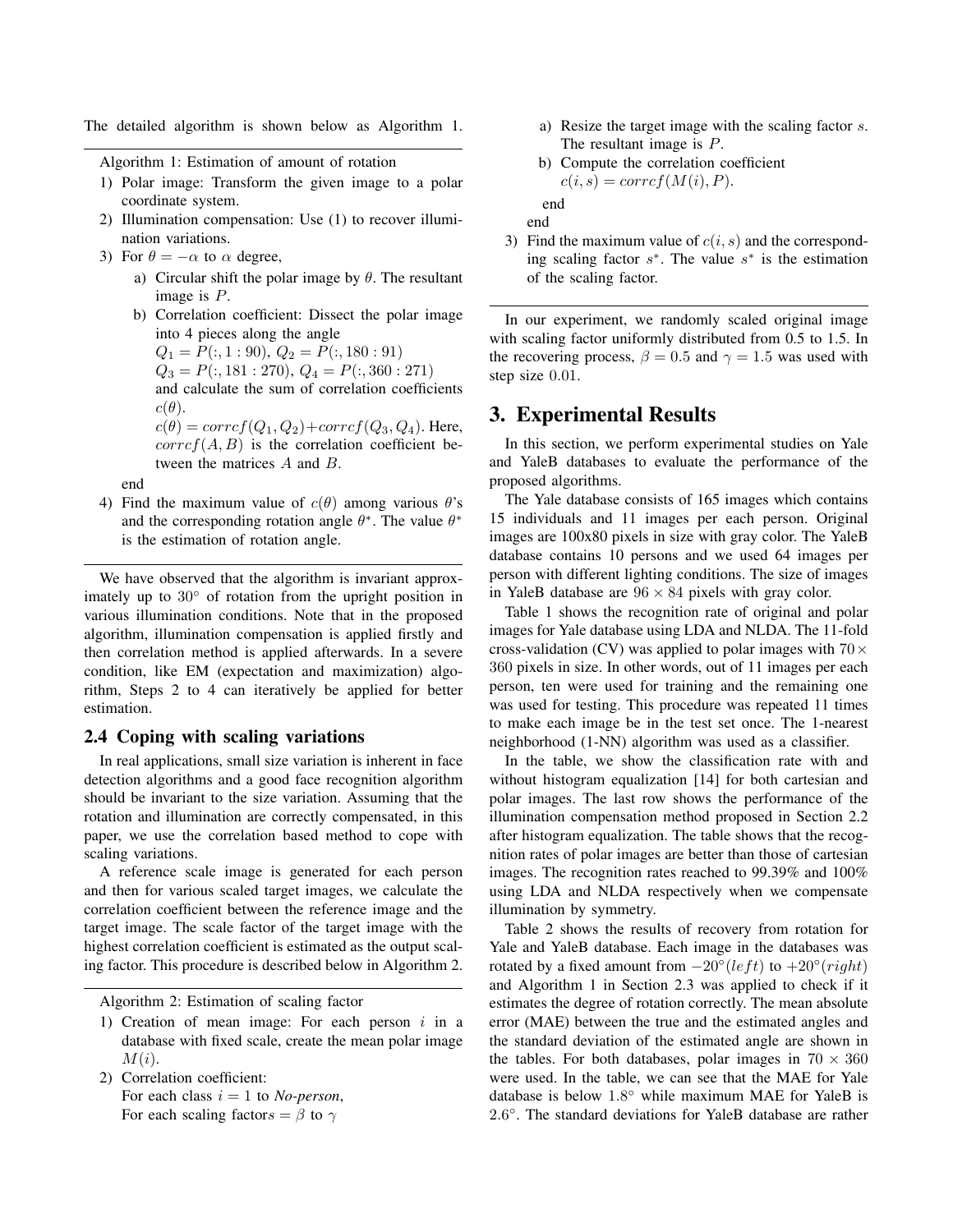Table 1 THE RECOGNITION RATE FOR ORIGINAL IMAGE AND POLAR IMAGE FOR YALE DATABASE. (11-FOLD CV)

| Methods   |                    | Rec. Rate $(\% )$ |             |  |
|-----------|--------------------|-------------------|-------------|--|
|           |                    | <b>LDA</b>        | <b>NLDA</b> |  |
| Cartesian | w/o. histeg        | 78.78             | 87.88       |  |
|           | w. histeq          | 92.12             | 93.33       |  |
| Polar     | w/o. histeg        | 90.91             | 95.15       |  |
|           | w. histeg          | 92.72             | 96.97       |  |
|           | $symm + histogram$ | 99.39             | 100         |  |

Table 2 EXPERIMENTAL RESULTS FOR ROTATION

| Yale database<br>(a)  |          |      |      |       |       |       |  |  |  |
|-----------------------|----------|------|------|-------|-------|-------|--|--|--|
| Rotation $(^\circ)$   | $\theta$ | $+3$ | $+5$ | $+10$ | $+15$ | $+20$ |  |  |  |
| MAE $(^\circ)$        | 1.25     | 1.28 | 1.50 | 1.72  | 1.62  | 1.58  |  |  |  |
| Std. dev. $(^\circ)$  | 1.46     | 1.61 | 1.83 | 2.17  | 2.08  | 1.98  |  |  |  |
| Rotation $(^\circ)$   |          | $-3$ | $-5$ | $-10$ | $-15$ | $-20$ |  |  |  |
| MAE $(^\circ)$        |          | 1.46 | 1.64 | 1.80  | 1.76  | 1.72  |  |  |  |
| Std. dev. $(^\circ)$  |          | 1.59 | 1.74 | 2.06  | 2.04  | 2.08  |  |  |  |
| YaleB database<br>(b) |          |      |      |       |       |       |  |  |  |
|                       |          |      |      |       |       |       |  |  |  |
| Rotation $(°)$        | $\Omega$ | $+3$ | $+5$ | $+10$ | $+15$ | $+20$ |  |  |  |
| MAE $(^\circ)$        | 1.53     | 1.49 | 1.59 | 1.82  | 2.11  | 2.23  |  |  |  |
| Std. dev. $(^\circ)$  | 3.15     | 2.96 | 3.54 | 4.88  | 6.48  | 7.02  |  |  |  |
| Rotation $(^\circ)$   |          | $-3$ | $-5$ | $-10$ | $-15$ | $-20$ |  |  |  |
| MAE $(^\circ)$        |          | 1.62 | 1.69 | 2.07  | 2.42  | 2.57  |  |  |  |

large because illumination variation is much larger for YaleB than Yale database.

Table 4 shows the result of scaling variation for Yale database. Polar images in  $40 \times 90$  pixels were resized to the target images with scaling factors of 0.8, 1.0 and 1.2. Then Algorithm 2 in Section 2.4 was applied to check the efficiency of the algorithm. For each individual, a mean polar image was obtained in the original scale. Then, these 15 mean images were correlated with scaled versions of a target image with various scaling factors from 0.5 to 1.5. The target image was classified as the identity with the highest correlation coefficient and the corresponding scaling factor was stored. Among 165 images, 14, 12 and 13 images were failed to be classified correctly when the scaling factor was 0.8, 1.0 and 1.2 respectively. Among the correctly classified images, the mean and the standard deviation of the estimated scaling factor were calculated and reported in the table. The errors between the true and the estimated scaling factor and the standard deviations are quite small. It shows that the scaling problem can be solved reliably with the proposed algorithm.

## 4. Conclusions

This paper addresses a novel method for face recognition which uses a polar coordinate system instead of the con-

Table 3 EXPERIMENTAL RESULTS FOR SCALING FOR YALE DATABASE

| Scaling Factor (SF)        | 0.8   | 10    |       |
|----------------------------|-------|-------|-------|
| Correct Class. Rate $(\%)$ | 91.52 | 92.73 | 92.12 |
| Mean of est. SF            | 0.809 | 0.993 | 1.204 |
| Std. dev.                  | 0.016 | 0.020 | 0.023 |

ventional cartesian coordinate system. In a face, important regions such as eyes, nose and mouth are concentrated on the central part of a face and polar image can achieve more vivid representation of the central part while the periphery such as hair and beard is more coarsely represented. By applying conventional feature extraction methods to the polar image, the recognition rates were improved. We also proposed methods to cope with illumination variations, rotation and scaling problems. With the simple idea of symmetry and correlation, the proposed methods performed quite satisfactorily for Yale and YaleB databases.

The limitations of the proposed methods based on polar coordinate system are 1) they only apply to frontal face images, 2) they are susceptible to mis-location of the pole. As future works, we would like to tackle these problems in addition to developing methods not based on simple correlation.

# Acknowledgement

This work was supported by Korea Research Foundation Grant funded by Korean Government (KRF-2010-0004908).

## References

- [1] A.K. Jain, R.P.W. Duin, and J. Mao, "Statistical pattern recognition: a review," *IEEE Trans. Pattern Analysis and Machine Intelligence*, vol. 22, no. 1, pp. 4–37, Jan. 2000.
- [2] X. Tan, S. Chen, Z.-H. Zhou, and F. Zhang, "Face recognition from a single image per person: A survey," *Pattern Recognition*, vol. 39, no. 9, pp. 1725–1745, Sep. 2006.
- [3] A. Adler and M.E. Schuckers, "Comparing human and automatic face recognition performance," *IEEE Trans. Systems, Man, and Cybernetics, Part B*, vol. 37, no. 5, pp. 1248–1255, Oct. 2007.
- [4] J. Zou, Q. Ji, and G. Nagy, "A comparative study of local matching approach for face recognition," *IEEE Trans. Image Processing*, vol. 16, no. 10, pp. 2617–2628, Oct. 2007.
- [5] M. Turk and A. Pentland, "Eigenfaces for recognition," *Journal of Cognitive Neuroscience*, vol. 3, no. 1, pp. 71–86, Mar. 1991.
- [6] P.N. Belhumeur, J.P. Hespanha, and D.J. Kriegman, "Eigenfaces vs. fisherfaces: Recognition using class specific linear projection," *IEEE Trans. Pattern Analysis and Machine Intelligence*, vol. 19, no. 7, pp. 711–720, Jul. 1997.
- [7] M.S. Bartlett, J.R. Movellan, and S. Sejnowski, "Face recognition by independent component analysis," *IEEE Trans. Neural Networks*, vol. 13, no. 6, pp. 1450–1464, June 2002.
- [8] H. Cevikalp, M. Neamtu, M. Wilkes, and A. Barkana, "Discriminative common vectors for face recognition," *IEEE Trans. Pattern Analysis and Machine Intelligence*, vol. 27, no. 1, pp. 4–13, Jan. 2005.
- [9] J. Ye and T. Xiong, "Null space versus orthogonal linear discriminant analysis," in *Proc. the 23rd Int'l conf. Machine Learning*, June 2006, pp. 1073–1080.
- [10] S.-I. Choi, C.-H. Choi, and G.-M. Jeong, "Pixel selection in a face image based on discriminant recognition," in *Proc. IEEE Inti£<sub>i</sub>ï£<sub>i</sub>l Conf. Automatic Face and Gesture Recognition 2008*, 2008, pp. 1–6.